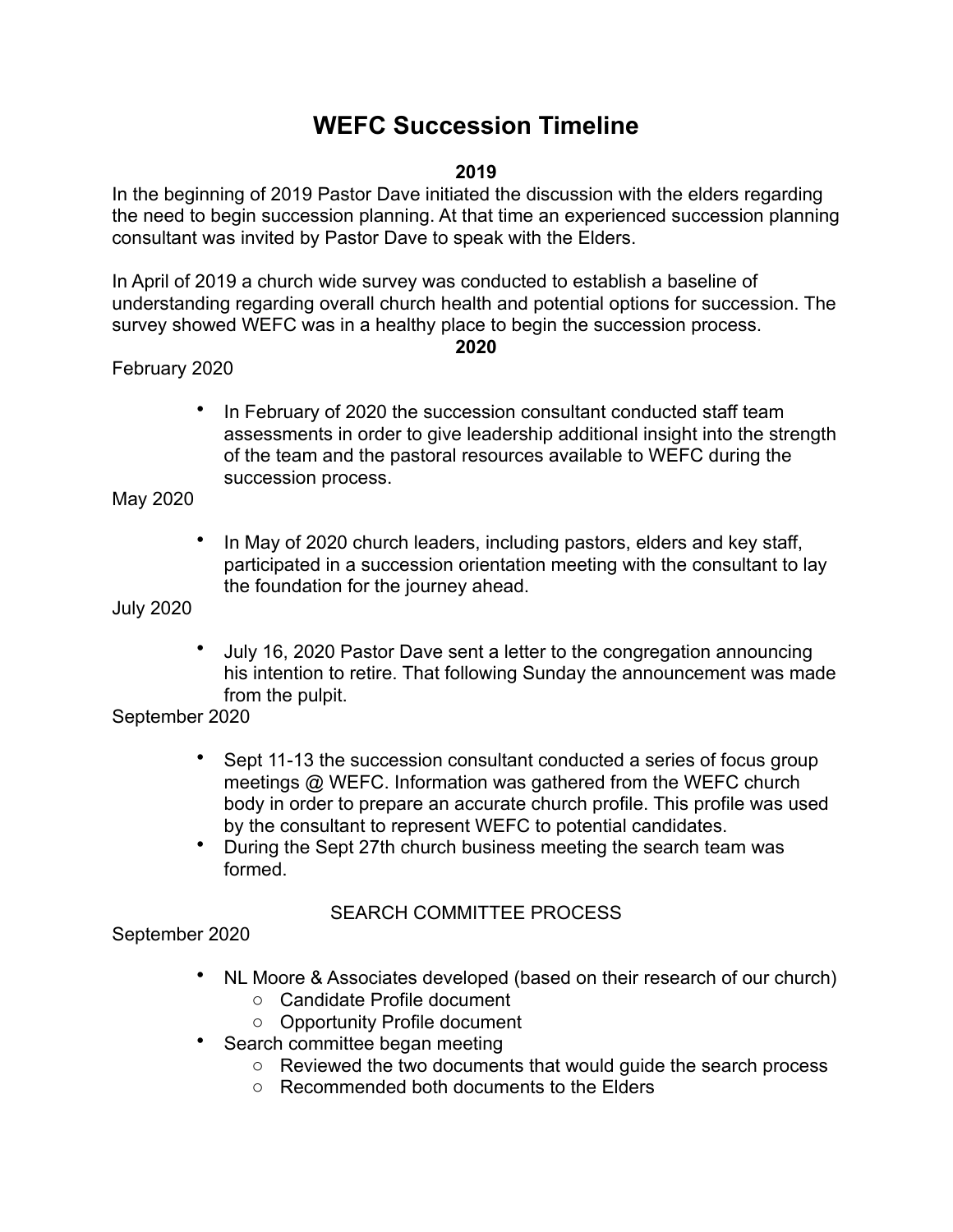October to December 2020

- NL Moore & Associates
	- o Contacted over 400 Pastors and referral sources
	- o Interviewed potential candidates
	- o Performed assessments on individual candidates
	- o Compared candidates to WEFC Profile documents
	- o Assessed compatibility of candidates with WEFC Profiles
- Search committee
	- o Formulated key questions to ask each candidate
	- o Prioritized questions to coincide with profile documents
	- o Prayed

#### **2021**

January 2021

- NL Moore & Associates
	- o Presented 3 well qualified candidates to the Search Committee
	- o Provided significant background information on each candidate
		- **EXEDENGE Approximately 30 pages of written information**
		- Background description of candidate
		- Resume
		- **EXECUTE:** Answers to written questions
		- **Personality assessment results with explanations**
		- Skills assessment results with explanations
		- **EXECUTE:** Lengthy reference questionnaires
		- At least four video sermon links

## February 2021

- The Search Committee
	- o Reviewed all materials provided by NL Moore
	- o Researched additional resources that were publicly available
	- o Performed interviews via zoom and on-site as deemed appropriate
	- o Narrowed the field to one preferred candidate

February to March 2021

- The Candidate met on-site with
	- o The Board of Elders
	- o The Pastoral Staff
	- o The Office Staff
	- o The Search Committee
- The Search Committee
	- o Reviewed evaluations from all parties involved
	- o Arranged for a Theological Review conducted by
		- Pastor Young
		- A Pastor of an E Free Church in the Northeast district
		- **Elder Board Chair and Search Committee Chair**
	- o Conducted additional reference checks
	- o Had a criminal background check conducted